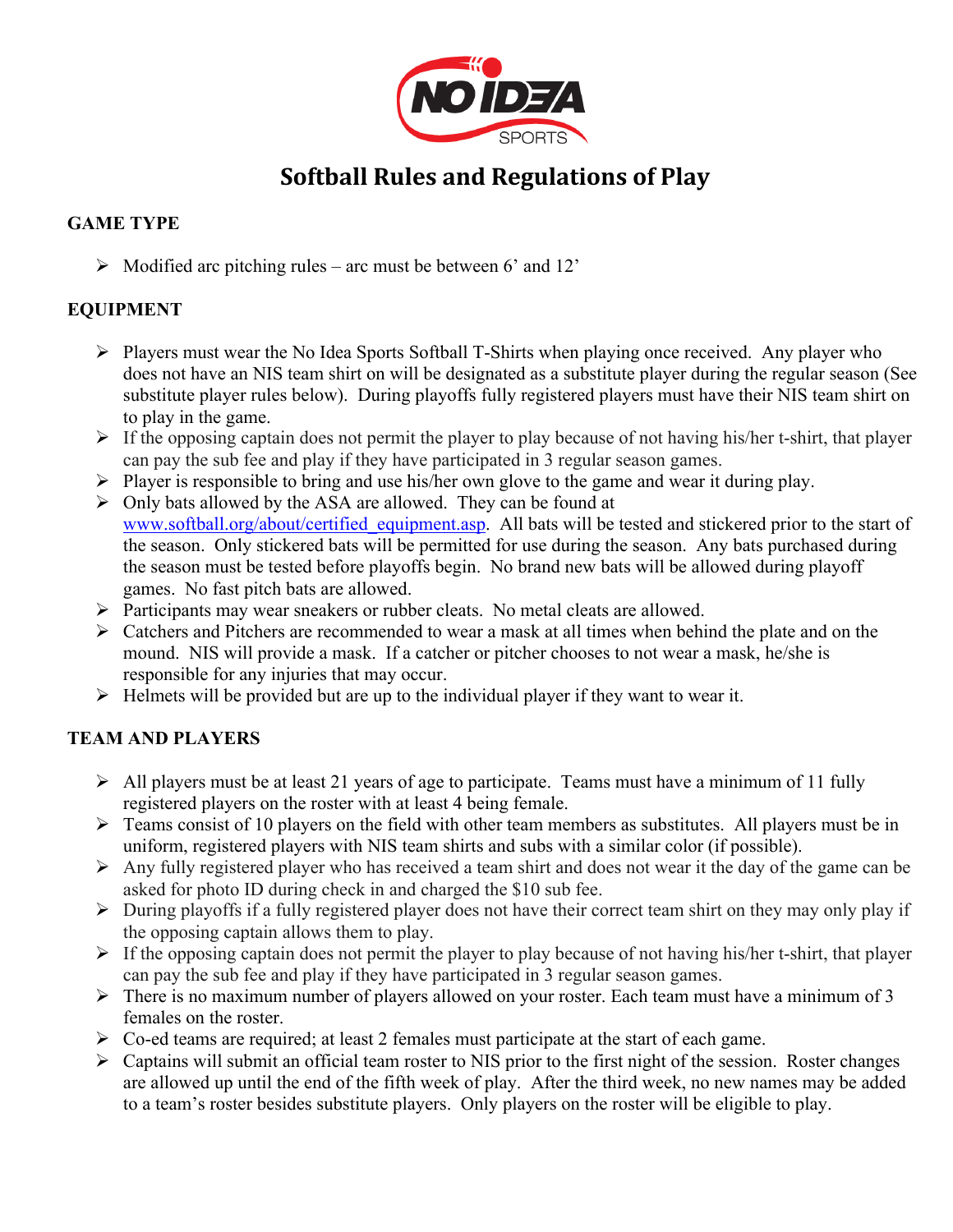- $\triangleright$  If a team is short the minimum number of fully registered players by the start of their game for week 1 they will automatically forfeit that game. They may still play but will receive a loss in the standings. This rule applies for week 2, 3, 4, and 5 as well.
- $\triangleright$  If the team minimum number of players is not fulfilled prior to playoffs, the team will be removed from schedule for the remainder of the season. This includes playoff and friendly games.
- $\triangleright$  A team must field at least 7 of its own players to begin a game.
- $\triangleright$  Substitute players must sign a waiver prior to playing and pay the \$10/daily fee the day of the game. Subs are eligible for the playoffs if they participate in at least 3 regular season games.
- $\triangleright$  There is no maximum of subs allowed each week during the regular season. Subs will be designated as any player who does not have an NIS team shirt on.
- $\triangleright$  Players who are fully registered for a team may sub for another team during the regular season. Fully registered players who sub for a team in the game immediately following theirs do not have to pay the sub fee. If a fully registered player plays in any other game (ie. Before their scheduled game, at a different field, or in a game not immediately following their own) they will need to pay the \$10 sub fee. He/she will not be permitted to play for any other team during the playoffs besides the one they registered for.
- $\triangleright$  If a team is short players for a playoff game and no sub has qualified by playing in 3 regular season games, the captain may ask the opposing captain for approval of subs. This is up to the opposing captains discretion. If he/she approves an email/text must be sent to NIS prior to arriving at the game. This approval process must be followed for each playoff game.
- $\triangleright$  Once a team approves a sub or subs there are no stipulations or roster/field requirements allowed as part of sub approval.
- Ø During Semi Finals and Finals all teams will play with a full roster or 10 players and not be made to play short. If a team is short and needs subs to get to 10 players, the playoff sub rules will apply with captain approval. **Exception**: Should the opposing captain deny subs, the league has the ability to approve subs of a comparable skill level as the one being replaced to get that team to 10 players.
- $\triangleright$  A team may bring a female sub during the playoffs to get to the minimum of 3 females without the other captains approval if the female is not currently fully registered in the league. If the female sub is from another team in the league then she must be approved by the other captain. This rule is in place so that no playoff team receives an automatic out during the playoffs.

# **GAME NIGHTS**

- $\triangleright$  Teams may begin a game with a minimum of 7 players but not fewer than 7, and two of these must be female.
- $\triangleright$  If a team arrives with fewer than 7 players, it will give up a run every 5 minutes until the required number arrives.

# **SUBSTITUTIONS**

- $\triangleright$  Substitutions must be made prior to the start of the game or in between innings.
- $\triangleright$  No substitutions may be made during a game, except in cases of injury.
- $\triangleright$  If you are short handed during the season you may pick up another No Idea Sports player not on your roster for the game. This will be allowed only if the other team is in agreement.
- $\triangleright$  Fully registered players who sub for a team in the game immediately following theirs do not have to pay the sub fee. If a fully registered player plays in any other game (i.e. Before their scheduled game, at a different field, or in a game not immediately following their own) they will need to pay the \$10 sub fee.
- $\triangleright$  Subs taken from the game immediately before their scheduled time are only allowed to get a team to 11 players.
- $\triangleright$  Any non-rostered No Idea Sports softball player may also play on a given day after signing a waiver and paying the \$10 daily fee.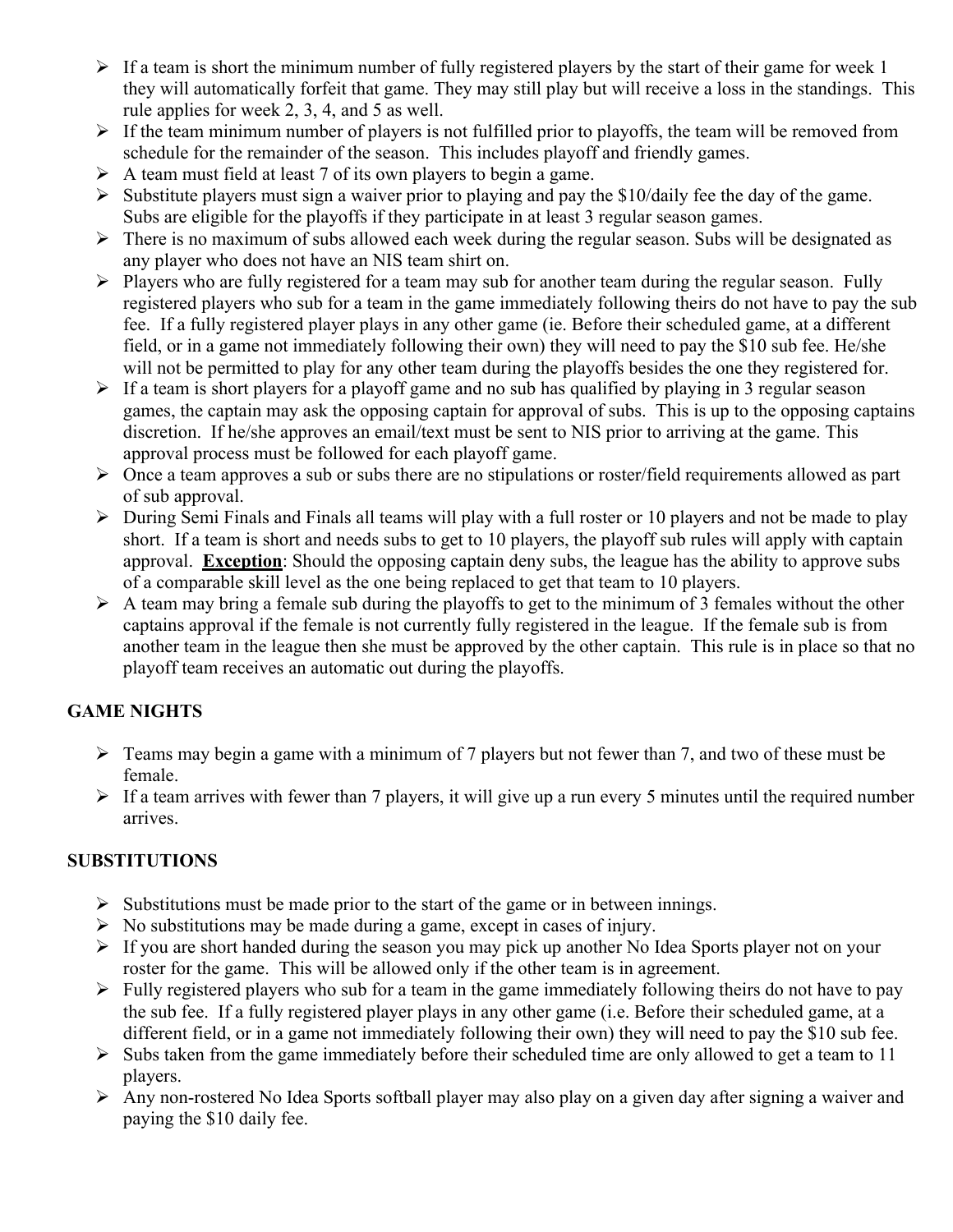## **ROSTER REQUIREMENTS**

- $\triangleright$  Captains will submit an official team roster to NIS prior to the first night of the session. Roster changes are allowed up until the end of the third week of play. After the third week, no new names may be added to a team's roster. Only players on the roster will be eligible to play.
- $\triangleright$  All teams must have a minimum of 11 fully registered players for the season.
- $\triangleright$  If a team is short the minimum number of fully registered players by the start of their game for week 1 they will automatically forfeit that game. They may still play but will receive a loss in the standings. This rule applies for week 2, 3, 4, and 5 as well.
- $\triangleright$  If a team is still short the minimum number of fully registered players at the end of their week 5 game (end of the regular season) the teams season will end and will be removed from the final 3 weeks of the league schedule.
- $\triangleright$  Captains will forfeit his/her free season/credit if this occurs.

## **LINE UP CARDS**

- $\triangleright$  Line up cards will be filled out before the start of each game. Everyone present on the team will bat. All changes to the line up (i.e. additions of players who arrived late) must be reported to the umpire before they may participate in the game.
- $\triangleright$  If a player in the line up is not in attendance when the game begins they can be skipped over with no penalty until the 3rd inning. If the player does not arrive by the end of the 3rd inning they will be removed from the lineup. This applies to male players.
- $\triangleright$  The same rule applies for female players as long as the team has 3 females in attendance at the start of the game. If a team only has 2 females then the third spot in the lineup should be the player who is arriving late and that spot will be an automatic out until she arrives. Following the end of the 3<sup>rd</sup> inning it will remain an out for the rest of the game if the female player does not arrive in time.

## **GAMES**

- $\triangleright$  All games are seven inning or 75 minutes (warm up time included). All games have a minimum of 5 full innings. The last inning will start 10 minutes prior to the next scheduled game. That inning will be completed.
- $\triangleright$  No Idea Sports follows ASA Rules of Softball, with the exception of these specific league rules.

# **FIELDING A TEAM**

- $\triangleright$  The maximum number of players in the field is 10, including at least 3 women. There are no position requirements for any players. The minimum number of players in the field/your starting line up is 7 (at least 2 of whom must be women). There is no maximum number of women allowed on the field/in your line up. No more than 7 men are allowed on the field at one time.
- $\triangleright$  A team may begin with 2 females but the third female spot in the batting order will be an automatic out.
- $\triangleright$  If a team has 8 or fewer players a catcher is not required/9 or 10 players a team must have a catcher.
- $\triangleright$  Positions can be changed between innings at any time. During an inning players may move from one field position to another. The batting order remains the same regardless of position changes.
- $\triangleright$  Teams may have no more then 4 players in the outfield at any time.
- **Exams may have no more than 6 players in the infield at any time.** (i.e. pitch, catch 1<sup>st</sup>, 2<sup>nd</sup>, 3<sup>rd</sup>, & Short)

## **BATTING ORDER**

- $\triangleright$  Batting line-ups must be given to the umpire prior to the start of the game.
- $\triangleright$  A team may bat more than ten players if they have more than ten on a given day but you must have a minimum of 7 players to begin a game.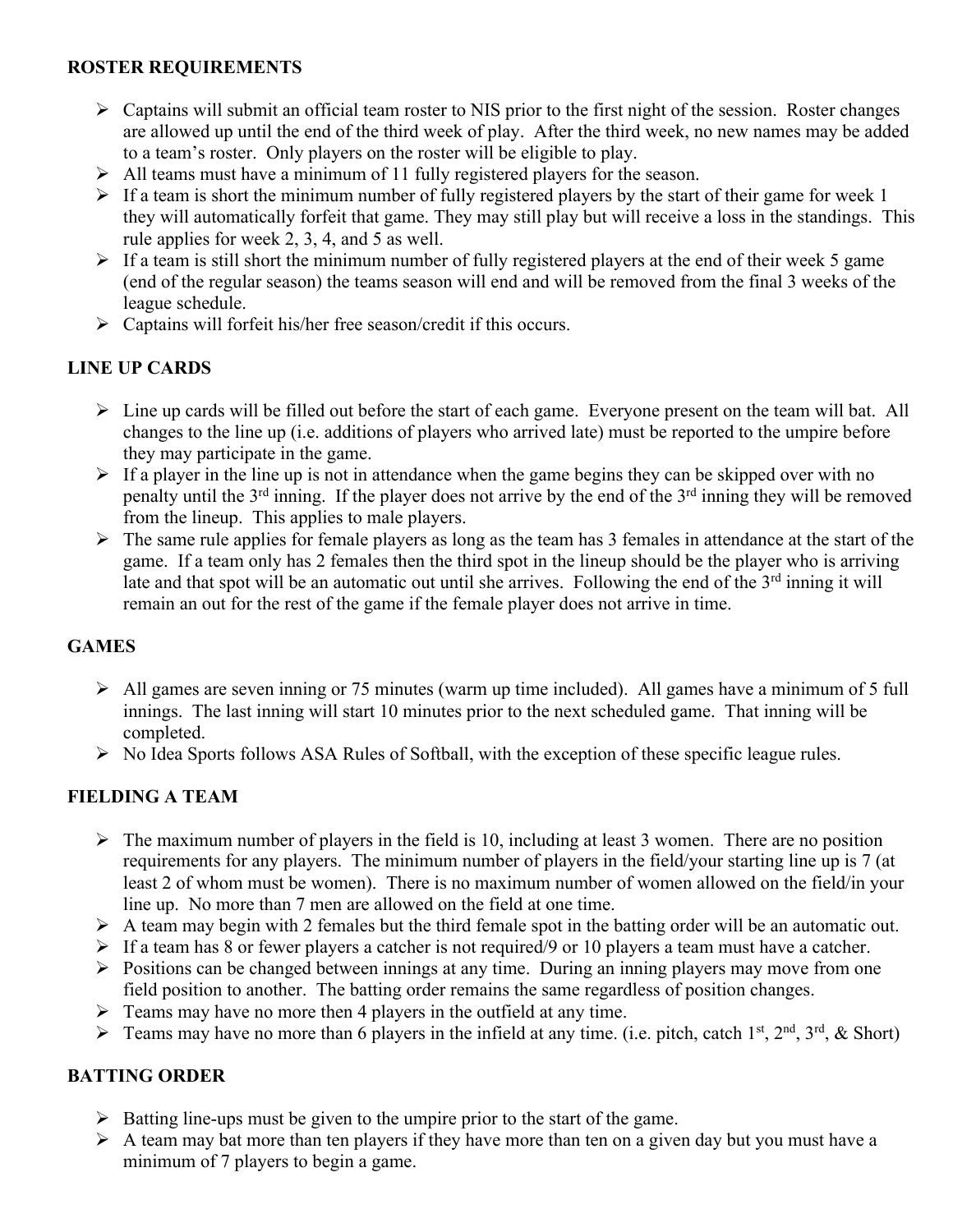- $\triangleright$  The batting order must alternate between male and female players. The batting order can alternate between a female and up to three males (MMMFMMMFMMMF). This can be adjusted as long as there are never four males batting consecutively. Females can re-hit if necessary (All females present must hit before any female re-hits). If a female needs to rehit to make the batting order valid, the same female must hit in the same spot throughout the game. The female may not be rotated. All players must bat.
- $\triangleright$  All late arriving players may be inserted upon arrival. They must be placed into the bottom of the batting order or as close as possible to ensure the male to female ratio if not added prior to arrival. No players may be added after completion of the  $3<sup>rd</sup>$  inning.

### **PITCH ARC**

 $\triangleright$  The arc on pitches must be between six feet and twelve feet above the ground. The umpire will call a ball not within the prescribed limits as an "illegal pitch". If the batter swings, the pitch will be treated as a legal pitch and it will be called a strike. If an illegal pitch is called it will be a ball.

#### **STRIKE ZONE**

 $\triangleright$  If the ball hits any part of the mat after going over the 6-ft minimum arc it will be called a strike.

#### **WALKS**

- $\triangleright$  There is a 3-limit walk per inning per team. After the limit is hit, the rest of the batters that inning must hit.
- $\triangleright$  Intentional Walks to a male batter with a female batter behind him in the batting order • Male batter gets a two base award. The female batter has the choice of taking a walk or batting.
- $\triangleright$  This rule only applies when there are two outs and is to discourage walking male batters to pitch to female batters.

#### **FOULS**

- $\triangleright$  Four fouls and the batter will be deemed out.
- $\triangleright$  The first two fouls count both as strikes and fouls towards the four foul rule.
- $\triangleright$  Foul Balls that hit the trees/leaves on the 3<sup>rd</sup> Baseline of Delpho Field will be deemed a dead ball.

#### **BUNTING**

 $\triangleright$  Intentional bunting is not allowed

#### **HOME RUN RULE**

- $\triangleright$  There is a 5 Home Run rule per team per game.
- $\triangleright$  Every one hit over the fence after the 5<sup>th</sup> homerun will be deemed a single.

#### **RUNS PER INNING**

- $\triangleright$  There is a maximum of 7 runs per inning a team can earn in innings 1-6. Once a team reaches 7 runs teams will switch and begin the next half of the inning or following inning.
- $\triangleright$  The 7<sup>th</sup> inning will not have a run limit for either team.
- $\triangleright$  If a game is cut short due to time, the final inning (5<sup>th</sup> or 6<sup>th</sup>) will still have a 7 run limit.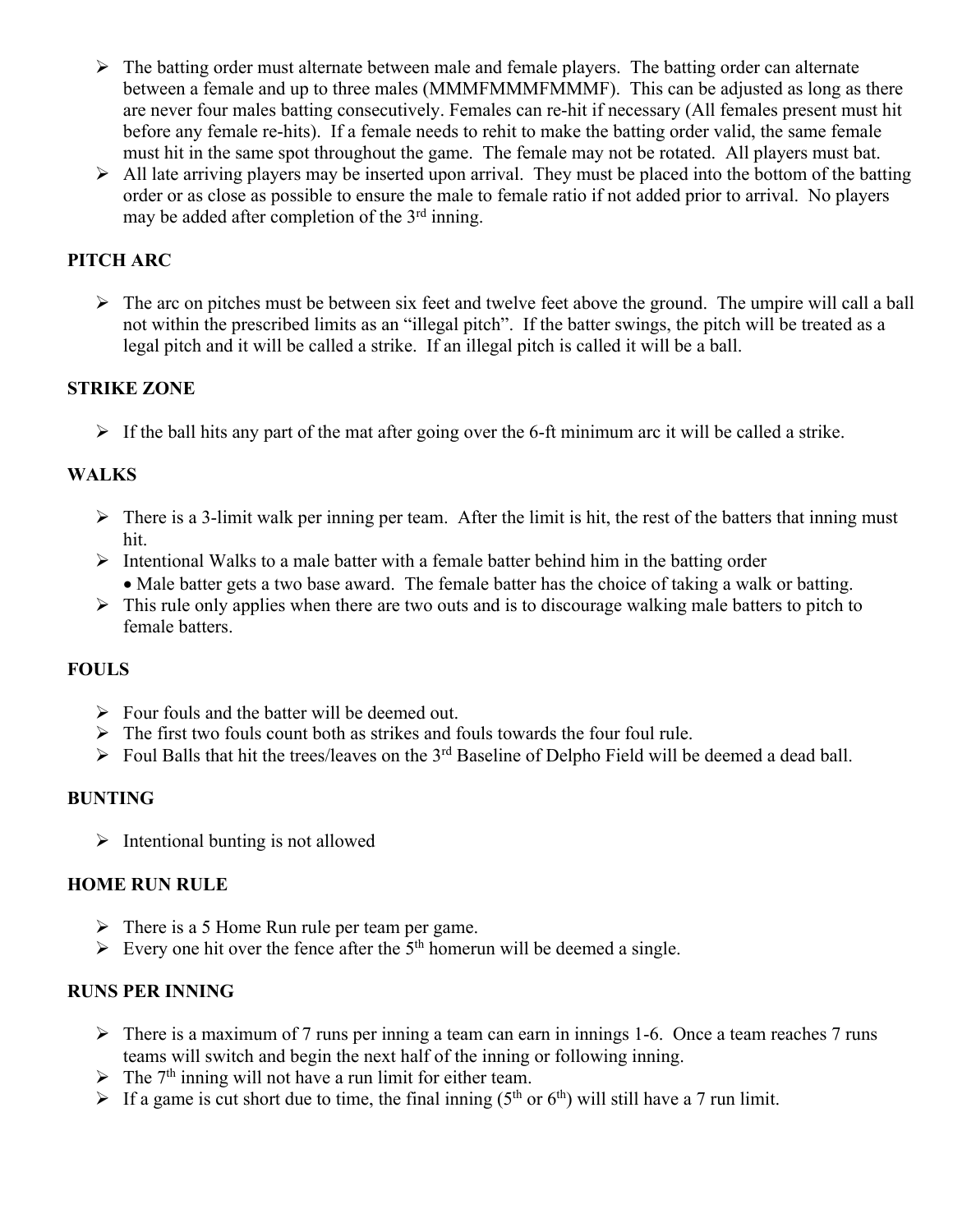#### **INFIELD FLY RULE**

- $\triangleright$  The batter will automatically be called out on any fly ball within the infield that is deemed an "easy" catch" with less than 2 outs and runners on first and second or bases loaded.
- $\triangleright$  Following the catch runners may run at their own risk of being thrown out.

## **BASE RUNNERS**

- $\triangleright$  There is no leading off prior to a pitch or stealing of bases. If a runner leads off the base or attempts to steal they will be called out.
- Ø Base runners must use the "safety base" at first base. This is to help avoid unnecessary contact and collisions.
- $\triangleright$  Base runners should try to avoid contact at all costs. If a fielder is blocking the base or is in the base path, fielder's interference will be called and the runner will be deemed safe.
- $\triangleright$  Runners who interfere with a fielder attempting to field a batted ball or interferes with a throw will be called out. Interference can be physical contact, verbal distraction, or any other type of distraction that would hinder the fielder in the execution of a play.
- $\triangleright$  Plays at Second Base The batter and preceding runner will be called out if the runner intentionally interferes with a fielder who is attempting to catch a thrown ball or to throw a ball in an attempt to complete a play. The runner going from 1<sup>st</sup> Base to 2<sup>nd</sup> Base must slide and/or avoid getting in the way of the play or throw.
- $\triangleright$  Injured runners may receive a pinch runner once they reach the base. Male players must be replaced with a male player. Female players must be replaced with a female player. The last out of each gender will run for the injured player needing a replacement runner.
- $\triangleright$  Pinch runners are only permitted for injured players. Captain should let the site manager know prior to the game which player/s will need a runner for the game. NIS Site Managers should be notified of any in game runners due to injury.
- $\triangleright$  If a ball is overthrown and the throw goes out of play the runner will be awarded one extra base on an infield throw and 2 extra bases on a throw from the outfield.

# **SLIDING**

- $\triangleright$  Headfirst slides are not allowed when approaching any base on the field. If a runners momentum causes them to overrun a base, they may "dive back" in a head first manner to regain possession of the base. Runners who do will be called out.
- $\triangleright$  Sliding into first base is not allowed. Runners who do will be called out.
- Ø Intentional contact with the catcher at home base is not allowed and the runner will be called out.
- $\triangleright$  Any close plays at 2<sup>nd</sup> Base, 3<sup>rd</sup> Base, and home plate runners are required to slide or avoid contact. Runners can also exit the base path at 2nd or 3rd to avoid contact and do not need to slide in this instance. They will, however, be "giving themselves up" and be called out.

# **CO-ED LINE**

- $\triangleright$  A "co-ed" line exists approximately 10 yards into the outfield. No outfielder may step in front of this line until after the ball is hit.
- $\triangleright$  Violations of this rule will result in a single being awarded to the batter, and ALL runners advancing one base, regardless if the awarded single caused a forced advance or not. If a team is playing with 10 players, three must be behind the line. This is to prevent unfair positioning of players on a field.
- $\triangleright$  Teams will be granted a warning before this rule is enforced.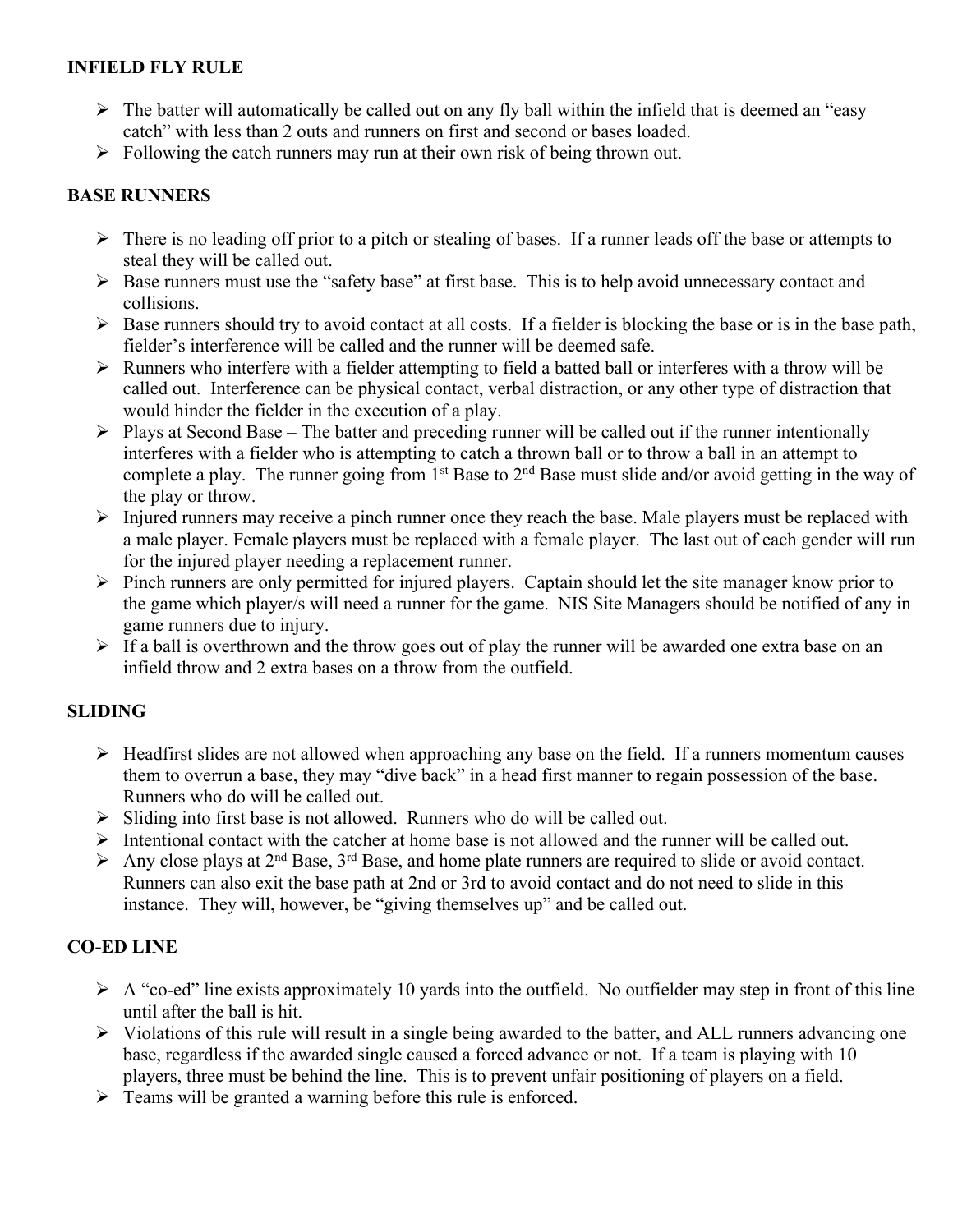#### **WINNING THE GAME**

- $\triangleright$  The team with the higher score at the end of 7 innings or 75 minutes (and at least 5 innings) will be deemed the winner
- $\triangleright$  If a team is winning by 15 or more runs at the end of the 5<sup>th</sup> inning or 10 or more runs after the 6<sup>th</sup> inning the game will end due to the mercy rule.

## **EXTRA INNINGS**

- $\triangleright$  Extra Innings will not be played during the regular season unless time allows. Example: If a game is tied at the end of 75 minutes of play or a full inning can't be completed before the allotted time, the game will end in a tie. If the game is tied after 60 minutes and there is still 15 minutes left another inning can be played to determine a winner. If it is still tied after the extra inning/s then the game will end in a tie.
- $\triangleright$  Extra Innings will be played in the playoffs to determine a winner.

## **PLAYOFFS**

- $\triangleright$  All roster players are allowed to participate in the playoffs.
- $\triangleright$  Photo ID, Facebook Page, or Email from NIS sent to the player will be required for check in during the playoffs. During playoffs fully registered players must have their NIS team shirt on to play in the game. If a fully registered player does not have their correct NIS team shirt on for a playoff game they may only play if they receive permission from the other captain.
- $\triangleright$  If the opposing captain does not permit the player to play because of not having his/her t-shirt, that player can pay the sub fee and play if they have participated in 3 regular season games.
- $\triangleright$  All teams will make the playoffs in a 4, 5, 6, and 8-team league. In a 7-team league the top 3 teams will make the playoffs. The number of teams who make the playoffs in leagues with a total number of teams above 8 will vary.
- Ø Final standings and team position for playoffs will be determined in this order: Win/Loss Record, Score Differential, Head to Head (if applies), Points/Runs Allowed, Points/Runs Scored.
- $\triangleright$  Substitutes in the playoffs are only allowed to get a team to the minimum number of players, 11. Subs are not allowed to play if it brings the number of players above 11 whether they have played 3 games or not. Fully registered players present for the game are required to play before a substitute. Substitutes may participate in the playoffs if they have participated in at least 3 regular season games without other captain approval. Subs will have to play the weekly fee to participate in the playoffs as well.
- $\triangleright$  If a team is short players for a playoff game and no sub has qualified by playing in 3 regular season games, the captain may ask the opposing captain for approval of subs. This is up to the opposing captains discretion. If he/she approves an email/text must be sent to NIS prior to arriving at the game. This approval process must be followed for each playoff game.
- $\triangleright$  Once a team approves a sub or subs there are no stipulations or roster/field requirements allowed as part of sub approval.
- $\triangleright$  During Semi Finals and Finals all teams will play with a full roster or 10 players and not be made to play short. If a team is short and needs subs to get to 10 players, the playoff sub rules will apply with captain approval. **Exception**: Should the opposing captain deny subs, the league has the ability to approve subs of a comparable skill level as the one being replaced to get that team to 10 players.
- $\triangleright$  A team may bring a female sub during the playoffs to get to the minimum of 3 females without the other captains approval if the female is not currently fully registered in the league. If the female sub is from another team in the league then she must be approved by the other captain. This rule is in place so that no playoff team receives an automatic out during the playoffs.